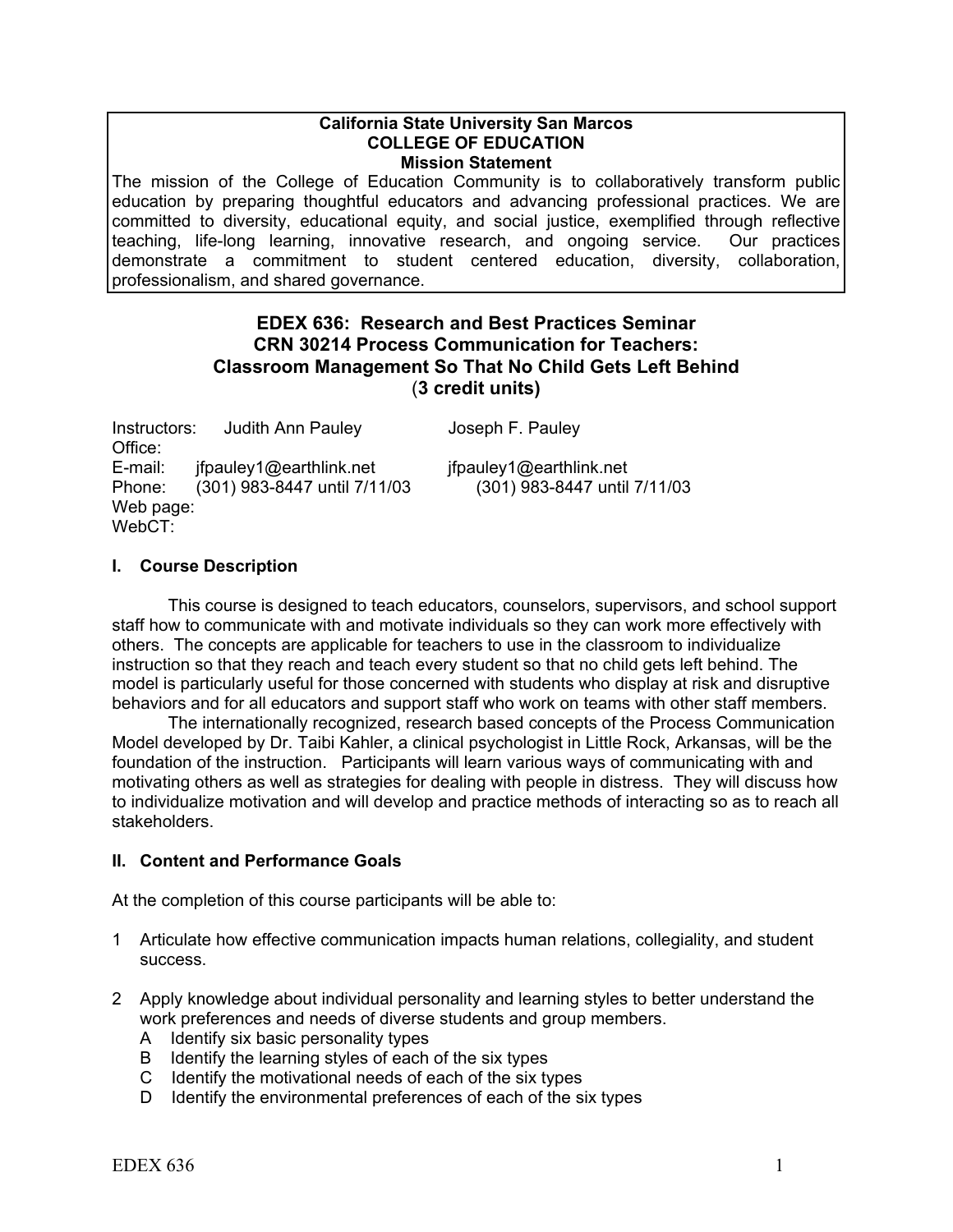- 3 Apply knowledge of the strengths and distress behaviors of students and colleagues to increase student academic achievement and student and teacher satisfaction.
	- A Identify the strengths of each of the six personality types
	- B Identify the distress sequences of the six personality types
	- C Identify symptoms of first degree distress of the six personality types
	- D Identify the failure mechanisms of the six personality types
- 4 Initiate and respond to the communication of students and teachers by effectively matching them in their particular preferred mode of communication
	- A Identify and be able to use the five channels of communication

B Identify and be able to shift to the other person's frame of reference and preferred channel of communication

- 5 Address specific individual motivational needs
	- A Identify eight motivational needs
	- B Understand the motivational needs of each of the six personality types
	- C Motivate each of the six personality types appropriately
- 6 Use strategies to help teachers work effectively with students and colleagues of diverse cultures and backgrounds
- 7 Use strategies to deal with conflict and challenging behaviors
	- A Identify causes of conflict between teachers and students, between student and student, between teachers and parents, and between colleagues
	- B Develop strategies to invite people out of distress
	- C Use these strategies to resolve conflict with each of the six personality types
- 8 Articulate the settings in which these skills may be applied

#### **III. What I Need for Class**

Kahler Process Teaching Model, Kahler, T., from Kahler Communications, Inc., 2000. Email [joe@kahlercom.com](mailto:joe@kahlercom.com) for procedures for taking online precourse inventory.

Here's How to Reach Me: Matching Instruction to Personality Types in Your Classroom, Pauley, J., Bradley, D., Pauley, J., Paul H. Brookes Publishing Co. 2001.

#### **Select Articles, Handouts, and Web Sites including:**

"Funsters and Feelers: Students Thrive with Teaching That Suits Their Natures.", Jackson, M., and Pauley, J. Momentum, 1999

"The Process Communication Model: An Effective Tool to Motivate All Students". Bradley, D., and Smith, K. Classroom Leadership Online 3(1) 1-5. ASCD 1999.

"Motivating At Risk Students Using The Process Communication Model". Bradley, D., Pauley, J. and Smith, K. Monograph for Eighth Annual Comprehensive System of Personal Development (CSPD) Conference on Leadership and Change (CEC), May 2000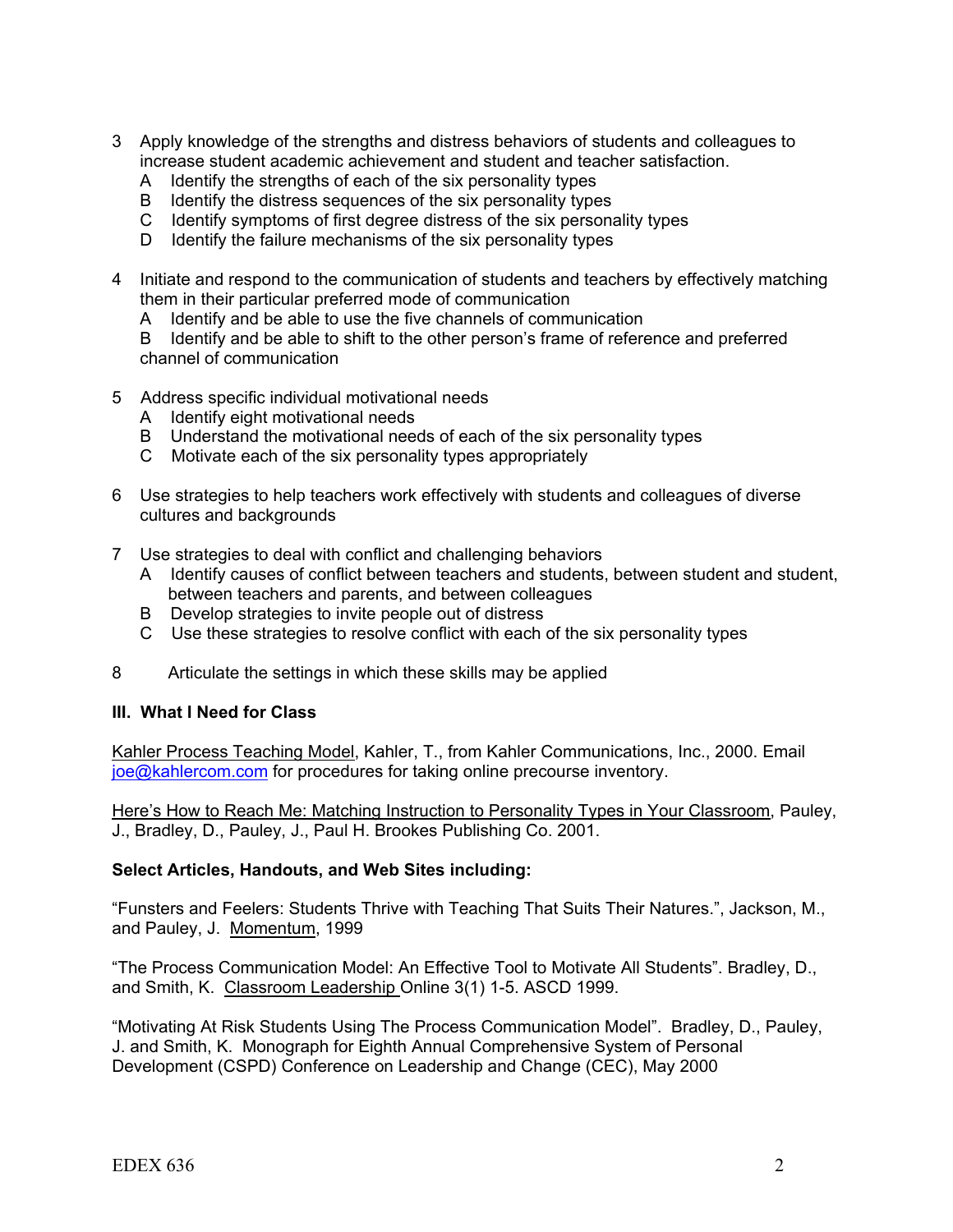"The Contrasting Personalities of Middle School Students: Reaching Each One". Bradley, D. and Jackson, M. Manuscript submitted to the Middle School Journal.

"The Process Communication Model: Understanding Ourselves and Others". Gilbert, M. National Association of Secondary School Principals, 1996.

"Why Educators have problems with some students: Understanding frames of preference". Gilbert, M. Journal of Educational Administration, Vol 37, No.3, 1999

National Dropout Prevention Network Newsletter, National Dropout Prevention Center, Clemson University, Winter 2003

- 1 "Learning Styles and Student Achievement", Pauley, J. and Pauley, J.
- 2 "Why Don't They Listen", Gilbert, M.
- 3 "Improving Student Attitudes and Performance by Meeting Student Needs", Pauley, J.
- 4 "Giving Young Men a Chance With the Leadership Academy", Hopewell, S.
- 5 "Learning Styles Has Changed My Life", Hatfield, E.
- 6 "Viewpoint", Browning, D.

Supplemental reading and videos illustrating the concepts of Process Communication.

Student Intervention Plan form from "Here's How to Reach Me: Matching Instruction to Personality Types in Your Classroom", Pauley, J., Bradley, D., and Pauley, J. Paul H. Brookes Publishing Co. 2001.

Process Communications website: www.kahlercom.com

Post class consultation with the trainers via email (ifpauley1@earthlink.net)

#### **IV. Professional and Administrative Requirements**

- 1. Attend all class sessions. Be on time. Please call the instructor when you are unable to attend class or when you will be late. It is the policy of the CSUSM College of Education that any student who misses 20% or more of class time or class sessions may not receive a passing grade for a course.
- 2. "Person-first" language (e.g., "Student with Down Syndrome" rather than "Down Syndrome student;" "Johnny, who happens to have Down Syndrome", rather than "My Down Syndrome student") must be used throughout all written and oral assignments and discussions.
- 3. Word process all written documents. Keep a copy of all of your work. You will want these copies for your records and for potential future use as professional portfolio entries.
- 4. Complete and hand in all assignments on the due dates for full credit. If you have extraordinary circumstances that impact completion of your assignments, please let the instructor(s) know. Any time that you have questions or concerns, please contact the instructor(s) immediately.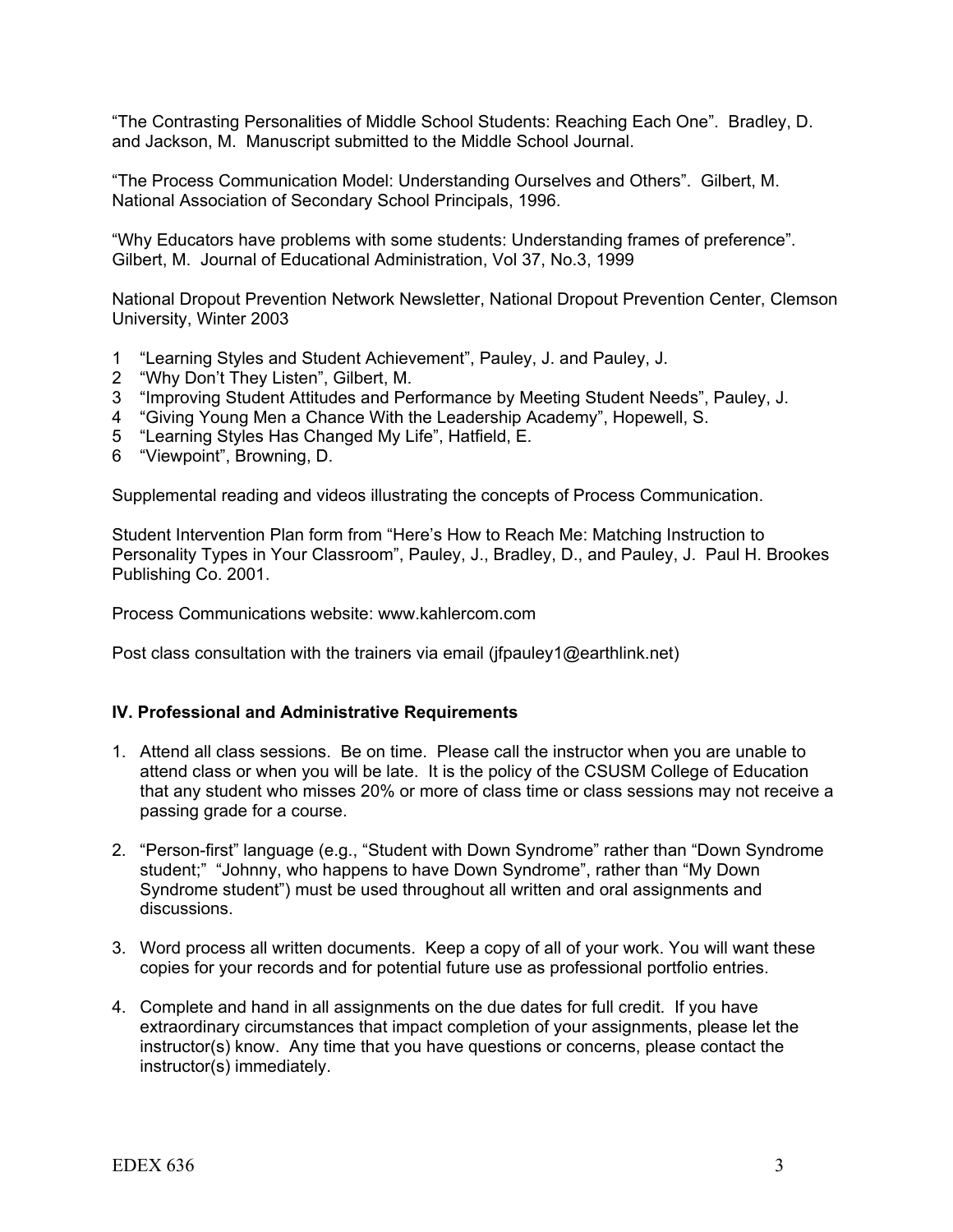- 5. Participate in class discussions and group activities and demonstrate positive interpersonal skills with classmates and guests.
- 6. Select a class "buddy" to ensure that you receive handouts and information when you must miss class. Buddy:

Telephone: Fax: E-mail: Address:

### **Activities and instructional methods for realizing objectives:**

| class discussions   |  |
|---------------------|--|
| web site access     |  |
| written reflections |  |

study guides demonstrations videos role plays observations simulations

group work lectures readings in texts

#### **Evaluation of attainment of these knowledge bases and skills:**

| attendance            | punctuality         | participation in class |
|-----------------------|---------------------|------------------------|
| study guide responses | assessment outcomes | role play performance  |
| group presentation    | SIP worksheets      |                        |

#### **V. Scholastic Requirements**

#### **Class Attendance and Participation (40 maximum points)**

This course consists of 1, 6-hour day, 3, 9-hour days and 1, 8-hour day (plus breaks) class sessions. Attendance at and active participation in each of the **5 classes** is worth a maximum of **8 points per class/day**.

Regular and punctual attendance is required. This class is interactive in nature, and the inclass experiences and discussions are difficult if not impossible to recreate. Additionally, each class member is expected to practice exemplary collaborative teaming and participatory behavior. To reinforce the program's commitment to the development of professional interpersonal skills, students earn points each class for: a) arriving on time; b) returning from breaks on time; c) staying for all of the class; d) fully participating and cooperating with classmates, instructors, and guests in accordance with agreed-upon class norms; and e) completing and sharing reflections. Participants who arrive late, depart early, engage in a "noncollaborative" behavior, or fail to have assignments/reflections prepared on time can expect to receive less than the maximum points for a class.

# **Completion of 4 SIPs (20 maximum points)**

In "Here's How to Reach Me" page 153-159, the authors describe a Student Intervention Plan form and give examples showing how to complete one. Students will be expected to complete forms on four different students/individuals. In addition to completing the form, students will write a description of the strategies tried and the results. During the course, students will be given an example of descriptions previous educators have written. Each SIP is worth a maximum of **5 points.**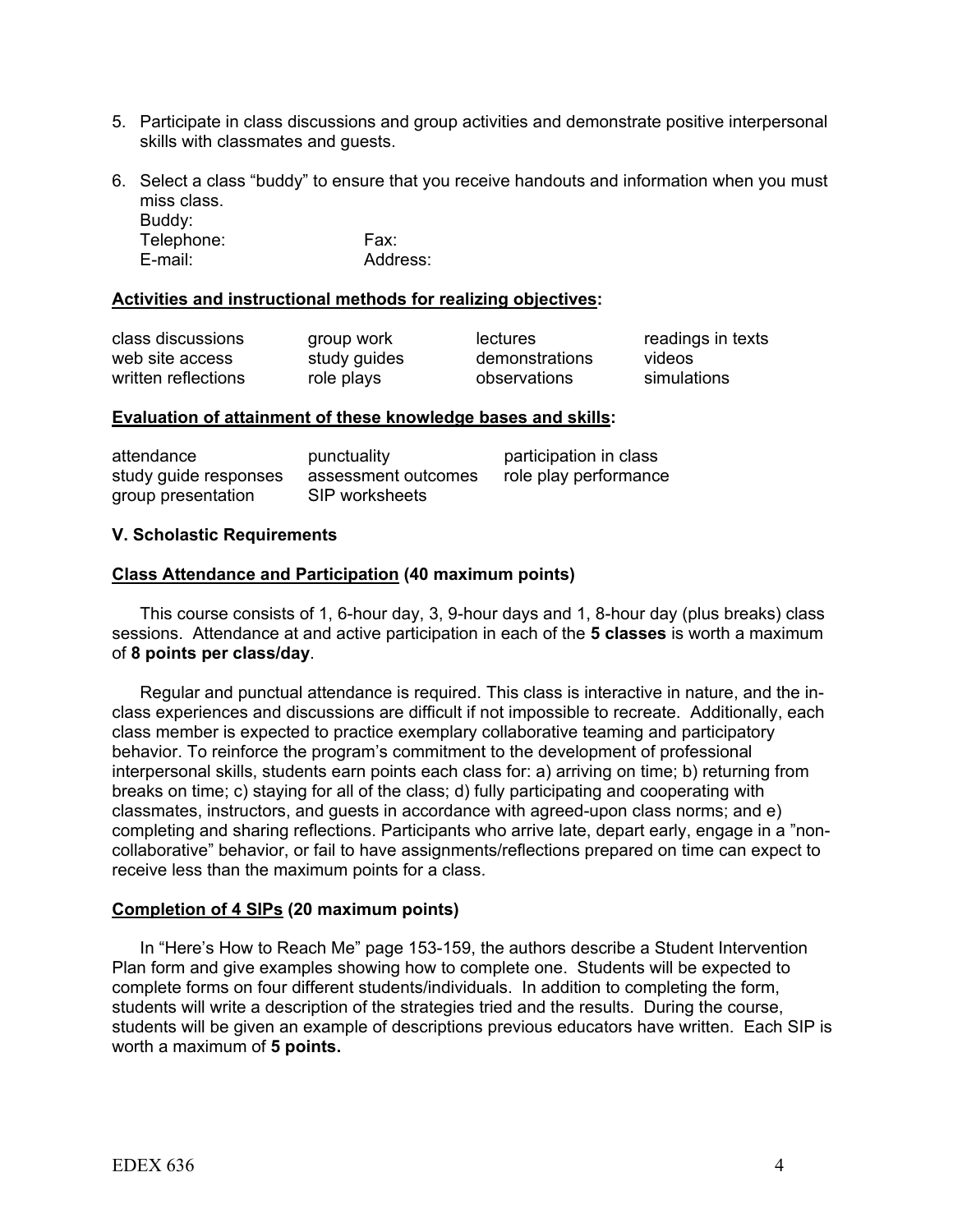# **Completion of 4 Reflections**

Participants will prepare three written reading reflections **(14 points)**. These are Homework assignments 1, 4 & 9. The quality of this and all written work for this course will be judged according to at least the following criteria:

- a) use of respectful, professional, "person first" language (i.e., Jacque, who has Cerebral Palsy versus "the CP kid");
- b) correctness of spelling, punctuation, and grammatical usage of language;
- c) organization, comprehensiveness, and professional appearance of the product;
- d) evidence of higher order thinking (e.g., analysis, synthesis, application, evaluation); and
- e) connection with other readings, lectures, workshops, discussions, and experiences.

#### **Description of Homework Assignments**

- HW 1 Think about when you phased and write a one page reflection of what occurred and the circumstances in your life at the time. For those who have not phased write a one page reflection on how you have handled situations when you have been in distress and why you think you have gone through life without phasing. (3 points)
- HW 2 Prepare a story for the Perceptions Exercise P. 9 (3 points)
- HW 3 Think of a person with whom you should use each channel. (1 point)
- HW 4 Write a reflection listing three things that each type student wants from their teachers in the classroom and three things they do not want. (5 points)
- HW 5 Make a list of five ways to get your base needs and five ways to get your phase needs met positively. (3 points)
- HW 6 Think of behaviors you have observed people do to get each need met negatively. (1 point)
- HW 7a Write a lesson plan using the lesson planning questions on page 144 in Here's How to Reach Me. (4 points)
- HW 7b Write an introduction to a lesson using the personality parts and perceptions of the six types. (3 points)
- HW 7c Write an introduction to a meeting addressing the needs of the six types. (3 points)
- HW 8a Write a one or two sentence interaction strategy for each of the personality types on your top two floors using the correct personality part, channel and perception. Use the information on the Interaction Strategy Card or the information on pages 79 and 80. (2 points)
- HW 8b Write a one or two sentence interaction strategy for each of the personality types on your top two floors using the correct psychological need for each type. (2 points)
- HW 9 Write two reflections, one for each of two articles on Process Communication explaining their application to the classroom. (3 points each)
- HW 10 Quality Processing Exercise I P. 88 (4 points)
- HW 11 Complete 4 SIP's (5 points each)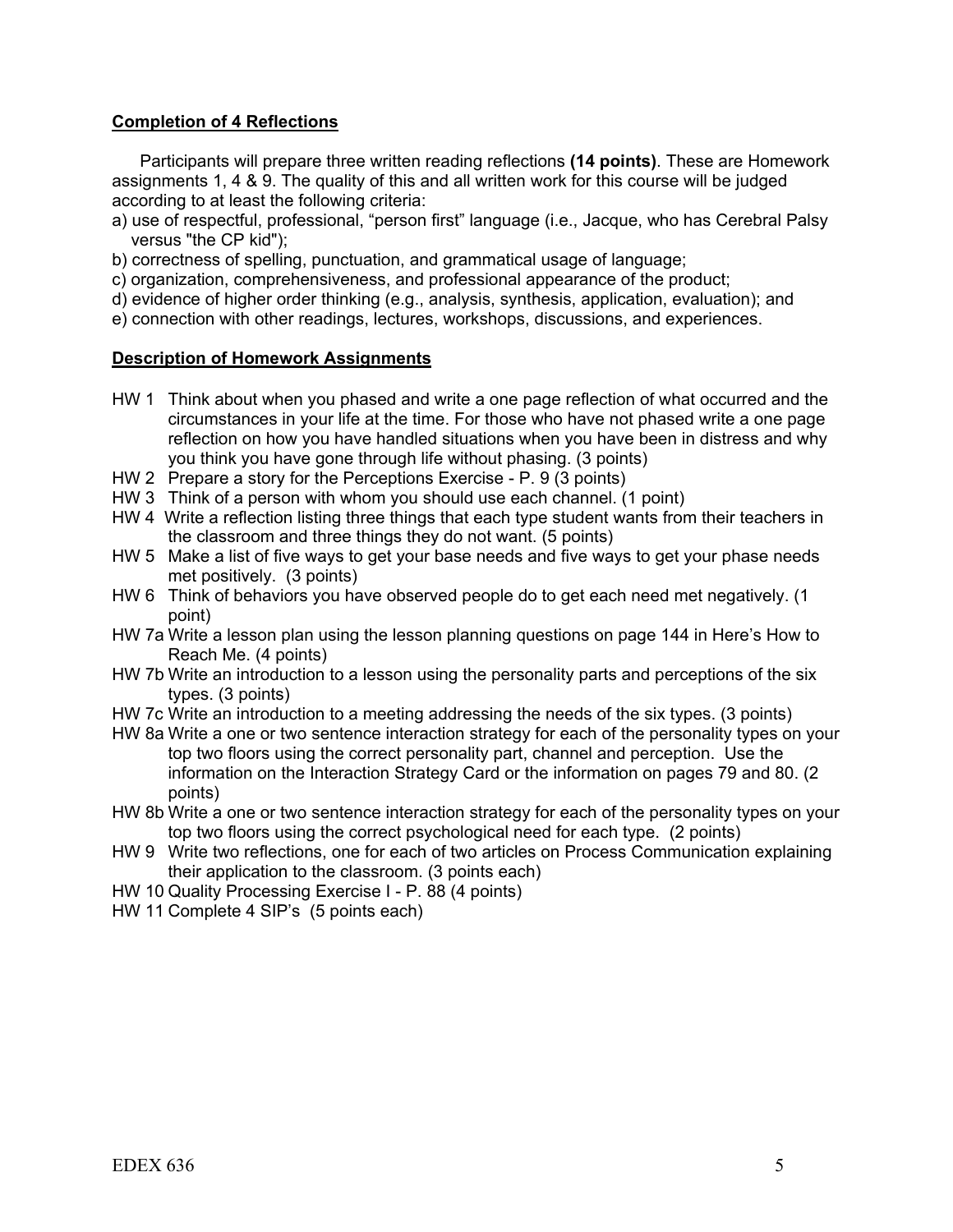| <b>Class Date</b> | <b>Topics</b>                                                                                | <b>Readings Due Today</b>                                                                                                                                                                                                                                                   | <b>Assignments Due</b>                                                              |
|-------------------|----------------------------------------------------------------------------------------------|-----------------------------------------------------------------------------------------------------------------------------------------------------------------------------------------------------------------------------------------------------------------------------|-------------------------------------------------------------------------------------|
| July 13           | The Individual First -<br>How They Learn and<br>How To Reach Them                            | Because of the amount of reading for this<br>class, we suggest students read at least<br>Chapters $1 - 4$ in "Here's How to Reach"<br>Me" (HHTRM) before the first class. You<br>may also want to read some of the other<br>articles listed before the first class meeting. |                                                                                     |
| July 14           | <b>Communicating With</b><br>and Motivating Others                                           | "Process Teaching" pp 4-21,27-44<br>"Here's How to Reach Me" Chapters 1-8<br>ASCD Online article by Bradley & Smith<br>CEC monograph by Bradley, Pauley & Smith                                                                                                             | HW 1, 2 & 3                                                                         |
| July 15           | How People Interact;<br>People in Distress                                                   | "Process Teaching" pp 22-26, 45-53<br>"Here's How to Reach Me" Chapters 9 & 10<br>Manuscript for Middle School Journal by<br>Bradley & Jackson<br>NASSP article by Gilbert                                                                                                  | HW 4, 5 & 6                                                                         |
| July 16           | Conflict Resolution -<br>Dealing with People in<br><b>Distress</b>                           | "Process Teaching" pp 70-85<br>"Here's How to Reach Me" Chapters 11<br>Jackson, Pauley article                                                                                                                                                                              | HW 7a, b, or c (1 due today, the other 2<br>emailed by 15 August 2003)<br>HW 8a & b |
| July 17           | Work on Develop<br>Strategies/<br>Activities/Intervention<br>Plans and document their<br>use | Bradley, Smith article<br>Gilbert articles<br>Bradley, Smith, Pauley article<br>Dr. Kahler's article on http://kahlercom.com                                                                                                                                                | HW 9, 10 (1st SIP due today, the other<br>3 emailed by 15 August 2003)              |

# **Key to Personnel:**

JAP = Judith Ann Pauley JFP= Joseph F. Pauley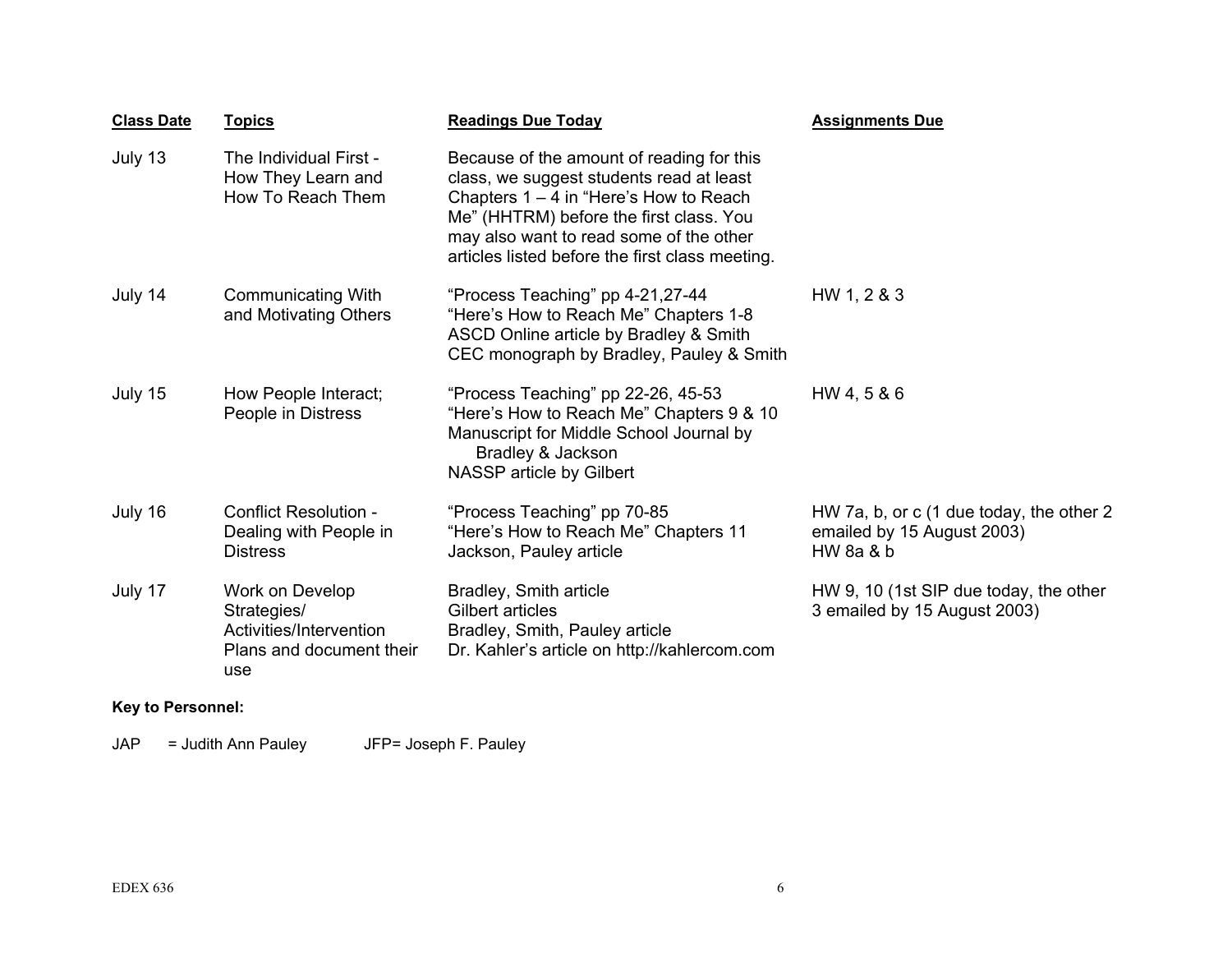### **EDEX 636 CRN 30214 Reflection Prompts**

### **Writing Criteria**

Three reading reflections are due on the dates indicated in the syllabus schedule.

The quality of reflections will be judged based upon at least the following criteria:

- use of respectful and professional "person first" language (i.e., "Rich who has Cerebral Palsy" versus "the CP child");
- word processed with accuracy in spelling, punctuation, and grammar;
- organization, comprehensiveness, and professional appearance of the product
- connection with readings, class discussions, findings on the web, and;
- use of higher order thinking skills of application, analysis, synthesis, and evaluation.

#### **GRADING SCALE (in percentages):**

| A 94-100       | A-92-93 | B+ 89-91  |
|----------------|---------|-----------|
| <b>B</b> 86-88 | B-84-86 | $C+81-83$ |

#### **Criteria for Grading:**

- A (Excellent): Performance at the highest level, showing sustained excellence in meeting all course requirements and exhibiting an unusual degree of intellectual initiative.
- B (Good): Performance at a high level, showing consistent and effective achievement in meeting course requirements.
- C (Satisfactory): Performance at an adequate level, meeting the basic requirements of the course.

#### **NOTE: The minimum acceptable grade for a course in the professional education sequence is C+, and a B average must be maintained.**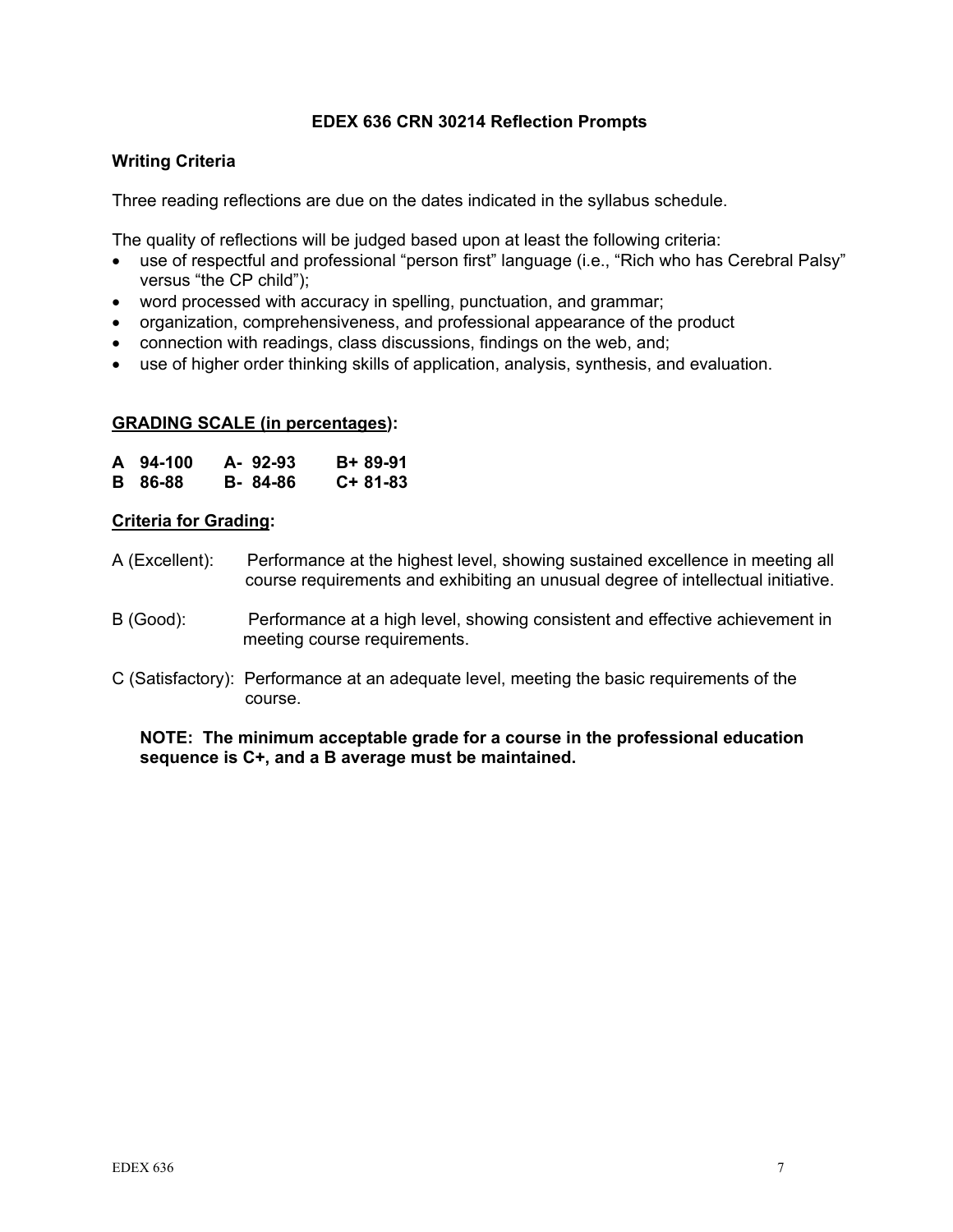# **EDEX 636 CRN 30214 TRACKING FORM**

| NAME: A CONTROLLER STATE OF THE STATE OF THE STATE OF THE STATE OF THE STATE OF THE STATE OF THE STATE OF THE STATE OF THE STATE OF THE STATE OF THE STATE OF THE STATE OF THE STATE OF THE STATE OF THE STATE OF THE STATE OF |  |  |
|--------------------------------------------------------------------------------------------------------------------------------------------------------------------------------------------------------------------------------|--|--|
| I. Attendance, Punctuality & Participation - 40 possible points                                                                                                                                                                |  |  |
| Class #1<br>(8)<br>Class #2<br>$\frac{1}{2}$ (8)<br>Class #3<br>(8)<br>Class #4<br>(8)<br>Class #5<br>(8)                                                                                                                      |  |  |
| Sub-Total I. (40 maximum)                                                                                                                                                                                                      |  |  |
| <b>II.</b><br>SIPs (Homework 11) – 20 possible points                                                                                                                                                                          |  |  |
| SIP#1<br>(5)<br>SIP#2<br>$\frac{(-1)^{1}}{2}$<br>$SIP \#3$<br>$\frac{1}{\sqrt{5}}$<br>SIP#4<br>$\frac{1}{\sqrt{5}}$                                                                                                            |  |  |
| Sub-Total II. (20 maximum)                                                                                                                                                                                                     |  |  |
| III. Reading Reflections (Homework 1, 4, & 9) – 14 possible points                                                                                                                                                             |  |  |
| $\#1$ (3) $\#2$ (5) $\#3$ (3) $\#4$ (3)                                                                                                                                                                                        |  |  |
| Sub-Total III. (14 maximum)                                                                                                                                                                                                    |  |  |
| IV. Other Homework Assignments - 26 possible points                                                                                                                                                                            |  |  |
| $HW 2$ (3) HW 3 (1) HW 5 (3) HW 6 (1)                                                                                                                                                                                          |  |  |
| HW 7a _____(4) HW 7b _____(3) HW 7c _____(3)                                                                                                                                                                                   |  |  |
| HW 8a _____(2) HW 8b _____(2) HW 10 _____(4)                                                                                                                                                                                   |  |  |
| Sub-Total IV. (26 maximum)                                                                                                                                                                                                     |  |  |
| <b>GRAND TOTAL (100 POSSIBLE POINTS) =</b>                                                                                                                                                                                     |  |  |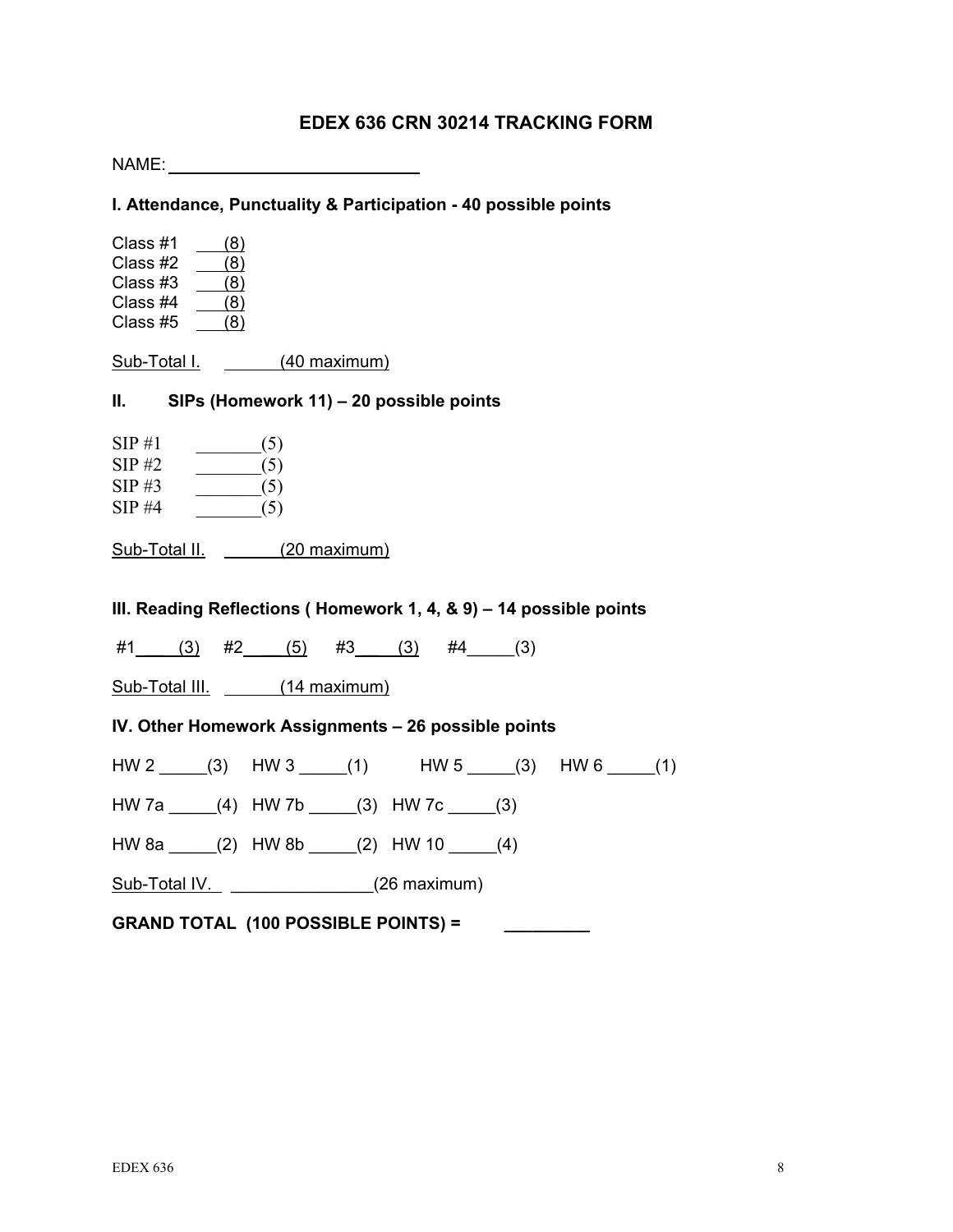# **Study Guide For Here's How To Reach Me: Matching Instruction to Personality Types In Your Classroom**

For each chapter, questions have been developed for teachers to guide them through the concepts in those chapters. After teachers contemplate and answer these questions individually, the answers are best shared in a group of other educators in order to give and receive additional feedback and gain various perspectives on applying the information in their school settings.

#### **Chapter 1**

- 1. Identify the personality structure that is the most like your own (pp. 7,9,10) or depict your own personality structure. You may want to use the information in the appendix.
- 2. Identify the personality structure that is least like your own.
- 3. Attempt to determine if you have "phased." See if you can relate your phase change(s) to events in your life.

#### **Chapters 2-7**

- 1. Identify a student of each type. For each student:
	- a. Describe the student's personality.
	- b. Describe the student's reaction to learning in your class.
	- c. What are the strengths of each student?
	- d. What are the are the motivational needs of each student?
	- e. Name 5 interventions that you think would work with each student.

# **Chapter 8**

- 1. Design a lesson or unit for your class that involves
	- a. At least 5 of the 8 intelligences
	- b. Auditory, visual and tactile/kinesthetic activities
	- c. Cooperative groups or cooperative peer interactions

# **Chapter 9**

- 1. Select a student you are teaching or have taught in the past.
	- a. Identify the personality type of the student
	- b. Describe ways in which that student behaves when in distress
	- c. Develop 5 ways you could set up your classroom for this student to experience success